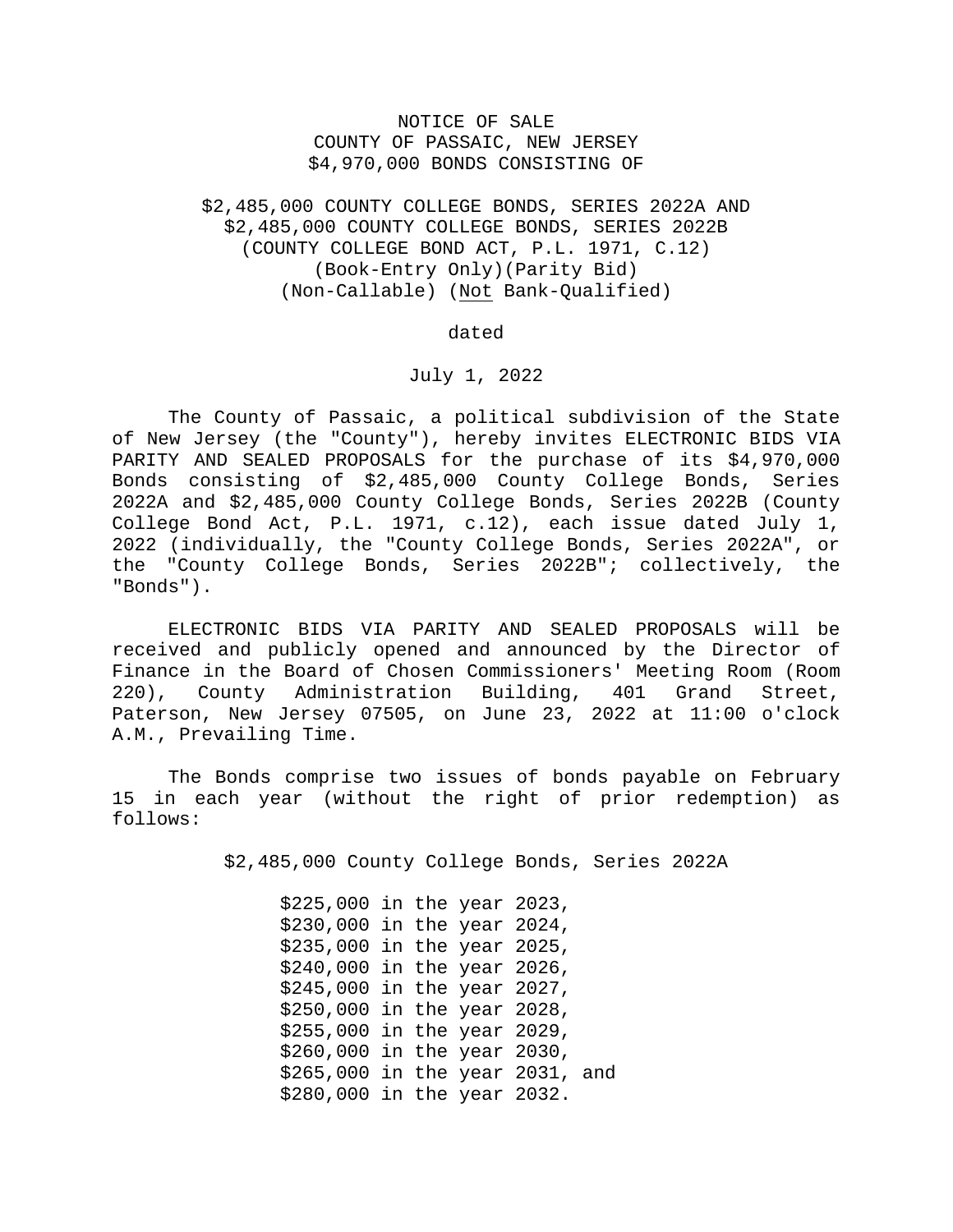\$2,485,000 County College Bonds, Series 2022B (County College Bond Act, P.L. 1971, c.12)

> \$225,000 in the year 2023, \$230,000 in the year 2024, \$235,000 in the year 2025, \$240,000 in the year 2026, \$245,000 in the year 2027, \$250,000 in the year 2028, \$255,000 in the year 2029, \$260,000 in the year 2030, \$265,000 in the year 2031, and \$280,000 in the year 2032.

The combined maturity schedule for the Bonds is as follows:

|      | Principal |      | Principal |
|------|-----------|------|-----------|
| Year | Amount    | Year | Amount    |
|      |           |      |           |
| 2023 | \$450,000 | 2028 | \$500,000 |
| 2024 | 460,000   | 2029 | 510,000   |
| 2025 | 470,000   | 2030 | 520,000   |
| 2026 | 480,000   | 2031 | 530,000   |
| 2027 | 490,000   | 2032 | 560,000   |
|      |           |      |           |

 To the extent any instructions or directions set forth in PARITY conflict with this Notice of Sale, the terms of this Notice of Sale shall control. For further information about PARITY, potential bidders may contact Ipreo at 1359 Broadway, 2nd Floor, New York, NY 10018, telephone (212) 849-5021.

The Bonds shall be issued in registered form by means of a book-entry system with no physical distribution of bond certificates made to the public. One bond certificate for each maturity of each issue will be issued to The Depository Trust Company, New York, New York ("DTC"), and immobilized in its custody. The book-entry system will evidence ownership of the Bonds in principal amounts of \$5,000 or any integral multiple thereof, with transfers of ownership effected on the records of DTC and its participants pursuant to the rules and procedures established by DTC and its participants. The successful bidder, as a condition to delivery of the Bonds, shall be required to deposit the bond certificates with DTC, registered in the name of Cede & Co., its nominee. Interest on the Bonds will be payable on each February 15 and August 15, commencing February 15, 2023 (each, an "Interest Payment Date"), in each year until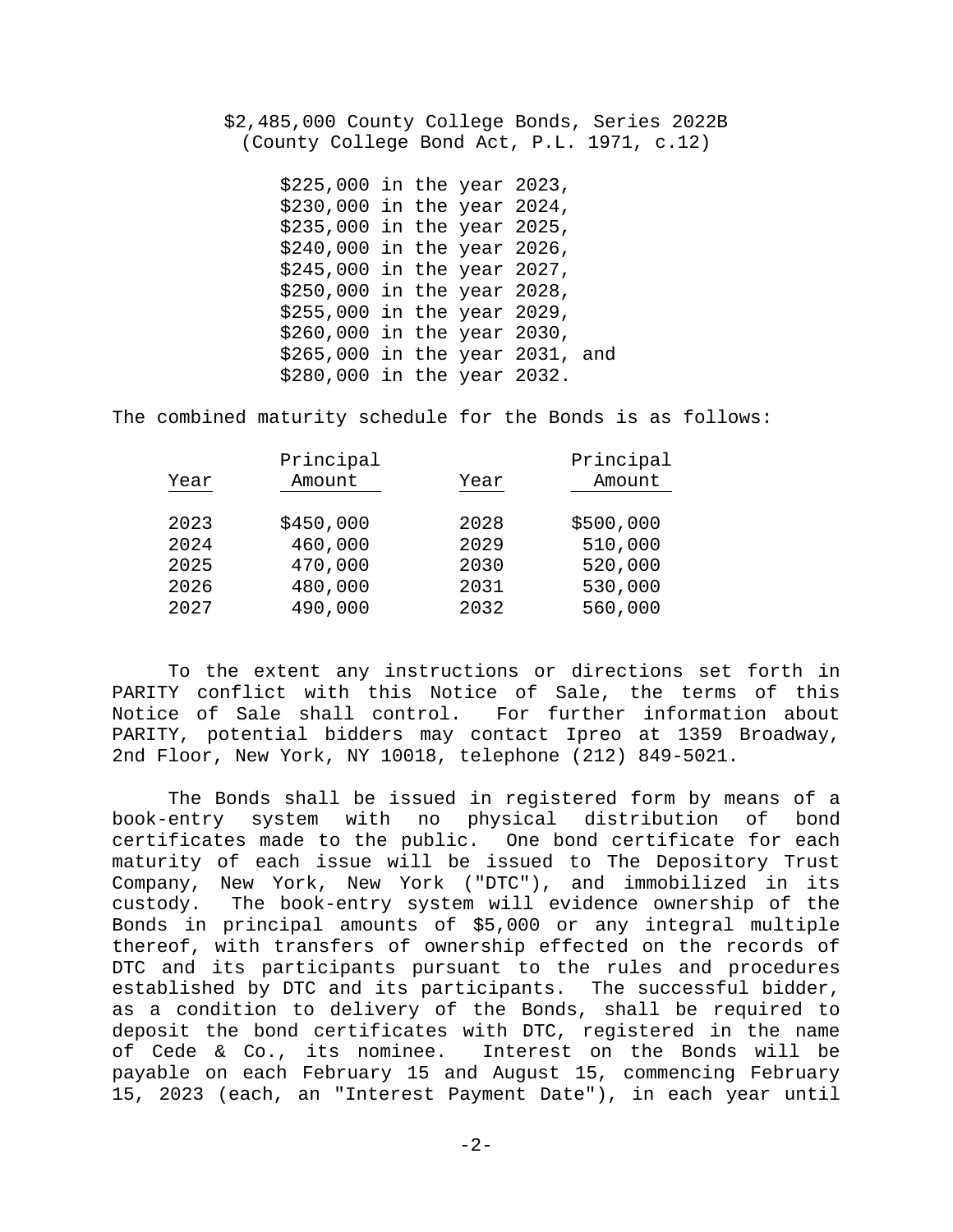maturity, and principal of the Bonds will be payable, at maturity, by payment of immediately available funds by the Bond Registrar/ Paying Agent to DTC or its nominee as registered owner of the Bonds. Transfer of principal and interest to participants of DTC will be the responsibility of DTC. Transfer of principal and interest to beneficial owners will be the responsibility of the DTC participants and other nominees of the beneficial owners. The County will not be responsible or liable for such transfers of payments or for maintaining, supervising or reviewing the records maintained by DTC, its participants or persons acting through such participants.

 In the event (a) DTC determines not to continue to act as securities depository for the Bonds or (b) the County determines that continuation of the book-entry system of evidence and transfer of ownership of the Bonds would adversely affect the interests of the beneficial owners of the Bonds, the County will discontinue the book-entry system with DTC. If the County fails to identify another qualified securities depository to replace DTC, the County will deliver replacement bonds in the form of fully registered certificates.

 The Bonds are general obligations of the County and are secured by a pledge of the full faith and credit of the County for the payment of the principal thereof and the interest thereon. The Bonds are payable, if not paid from other sources, from *ad valorem* taxes to be levied upon all the real property taxable within the County, without limitation as to rate or amount. The County College Bonds, Series 2022B only are also entitled to the benefits of Chapter 12 of the Laws of 1971 of New Jersey (N.J.S.A. 18A:64A-22.1 *et seq*.), which provides for appropriations of State aid for the payment of debt service (principal and interest) on bonds issued for county college capital projects.

 Each proposal submitted must name the rate or rates of interest per annum to be borne by the Bonds bid for, and the rate or rates named must be a multiple of 1/8th or 1/20th of one percentum (1%). The interest payable with respect to each Bond on any one date will be evidenced by a single rate of interest. Not more than one rate may be named for Bonds of the same maturity. There is no limitation on the number of rates that may be named. The difference between the lowest and the highest rates named in the proposal shall not exceed two percentum (2%). Each proposal submitted must be for all of the Bonds offered, and the purchase price specified must not be less than \$4,970,000 nor more than \$5,019,700. The Bonds will be awarded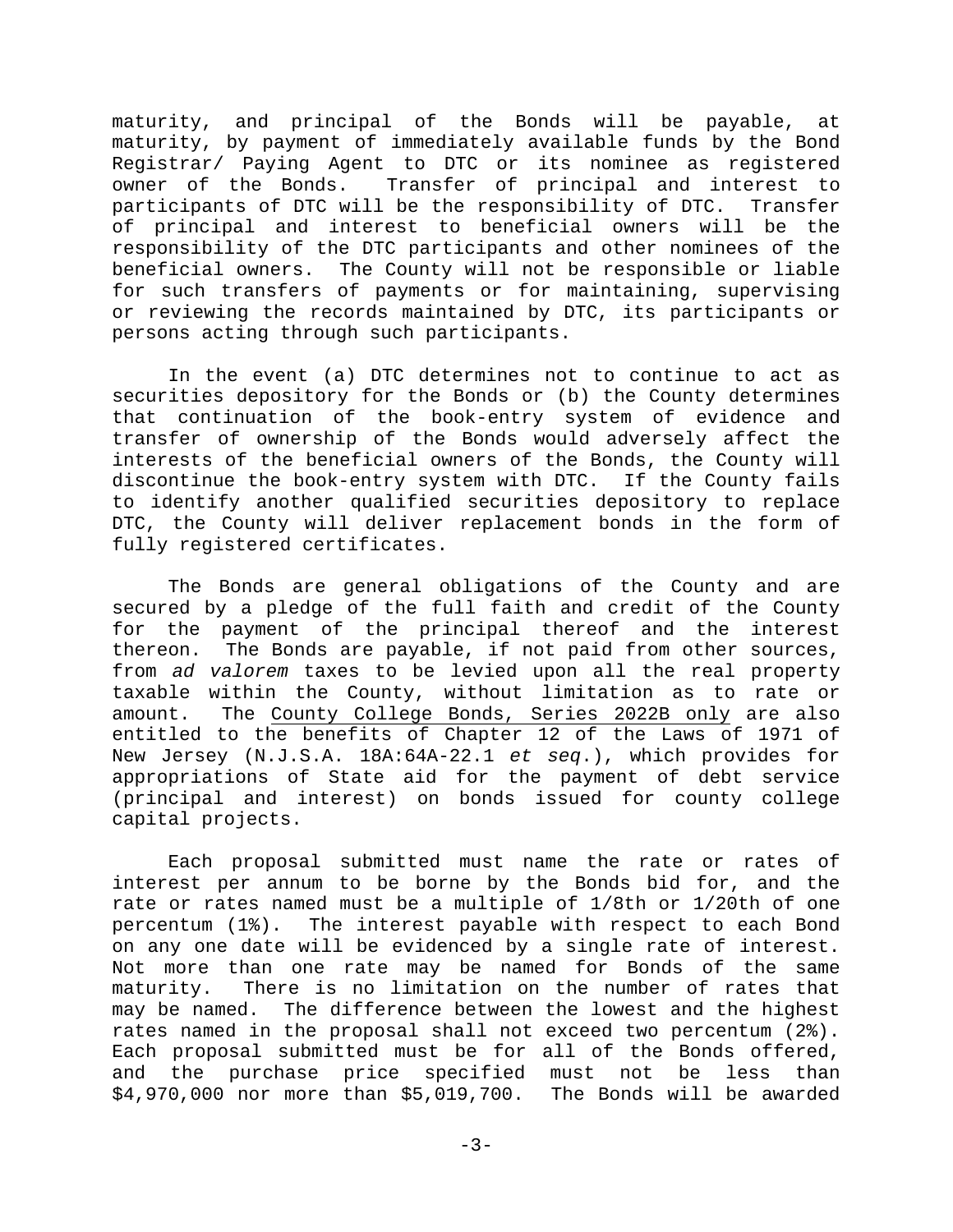to the bidder on whose bid the total loan may be made at the lowest net interest cost. Such net interest cost shall be computed, as to each bid, by adding to the total principal amount of Bonds bid for (which shall be all of the Bonds offered) the total interest cost to maturity in accordance with such bid and by deducting therefrom the amount of premium, if any, bid, which premium shall not exceed \$49,700 (1% of par). No proposal shall be considered that offers to pay an amount less than the principal amount of Bonds offered for sale or under which the total loan is made at an interest cost higher than the lowest net interest cost to the County under any legally acceptable proposal. The County reserves its right to reject all bids, and any bid not complying with the material terms of this notice will be rejected. The County reserves the right to waive defects it deems non-material, in its sole discretion.

 The successful bidder must pay accrued interest (if any) from the date of the Bonds to the date of delivery. No interest will be paid upon the deposit made by the successful bidder. The Bonds will be authenticated by the Director of Finance, acting as Bond Registrar/Paying Agent for the Bonds.

 Sealed proposals should be addressed to the undersigned Director of Finance and enclosed in a sealed envelope marked on the outside "Proposal for Bonds". A good faith deposit (the "Deposit") in the form of a cash wire or a certified, treasurer's or cashier's check drawn upon a bank or trust company in the amount of \$99,400, payable to the order of the COUNTY OF PASSAIC, is required for each bid to be considered. If a cash wire is used, the wire must be received by the County no later than 11:00 A.M. on June 23, 2022. If a cash wire is utilized, each bidder must notify the County of its intent to use such cash wire prior to 11:00 A.M. on June 23, 2022, and must provide proof of electronic transfer of such cash wire prior to 11:00 A.M. on June 23, 2022 (with return wiring instructions). Wire instructions for the County can be obtained by contacting the County's Director of Finance (Richard Cahill (973) 881-4432) or the County's Bond Counsel (Steven Rogut or Peter Calhoun (908) 931-1150). If a check is used, it must accompany the bid or be received by the undersigned Director of Finance prior to the opening of bids. Each bidder accepts responsibility for delivering such cash wire or check on time and the County is not responsible for any cash wire or check that is not received on time. Checks or wires of unsuccessful bidders will be returned upon the award of the Bonds. No interest on the Deposit will accrue to the successful bidder.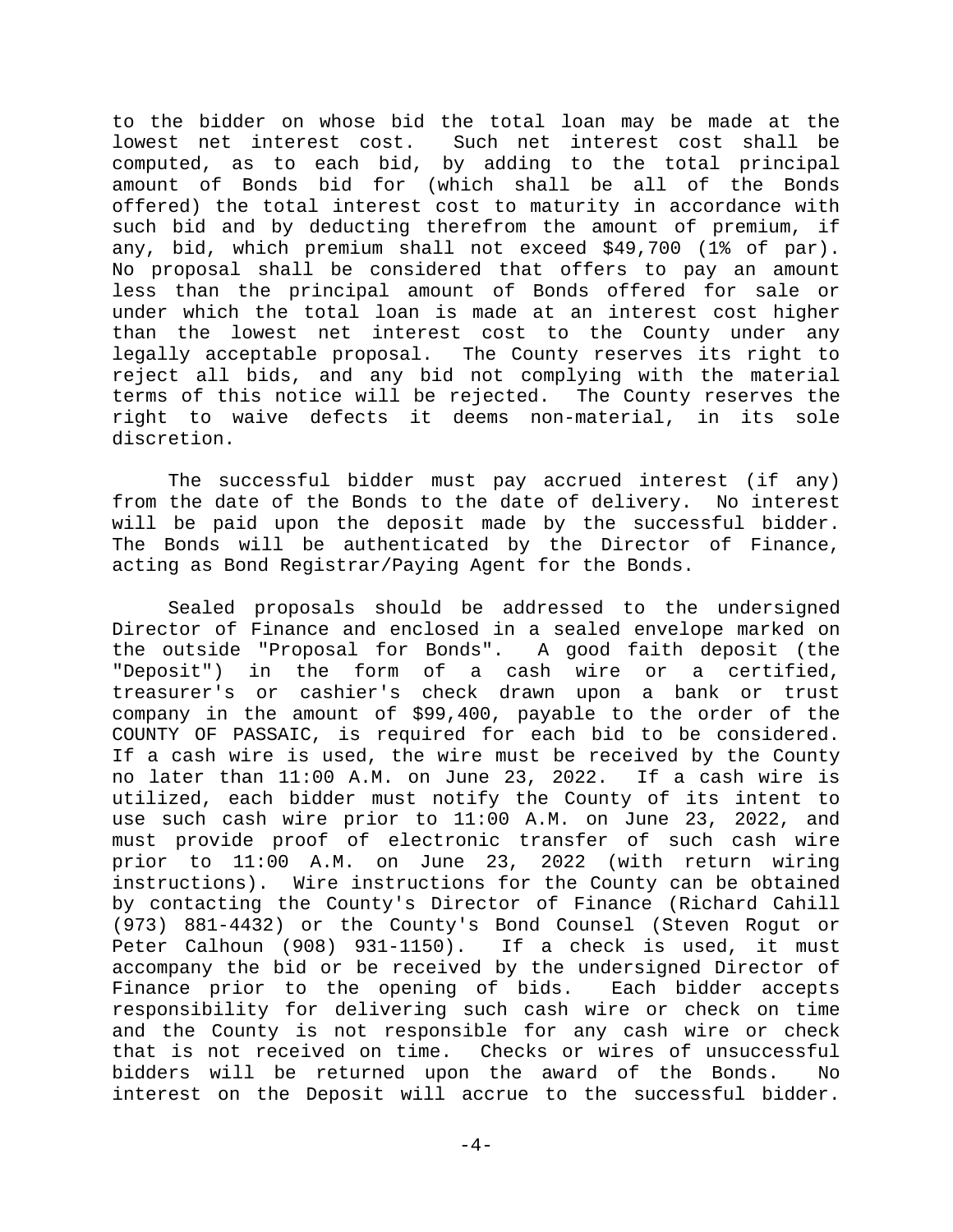The Deposit will be applied in part payment for the Bonds or to partially secure the County from any loss resulting from the failure of the successful bidder to comply with the terms of its bid.

 Award of the Bonds to the successful bidder or rejection of all bids is expected to be made within two hours after opening of the bids, but such successful bidder may not withdraw its proposal until after 3:00 p.m. (local time) of the day of such bid-opening and then only if such award has not been made prior to the withdrawal.

 It is anticipated that CUSIP identification numbers will be printed on the Bonds, but neither the failure to print such number on any Bond nor any error with respect thereto shall constitute cause for a failure or refusal by the successful bidder thereof to accept delivery of and pay for the Bonds in accordance with its contractual obligations arising from the acceptance of its proposal for the purchase of the Bonds. All expenses in relation to the printing of CUSIP numbers on the Bonds shall be paid for by the County; provided, however, that the CUSIP Service Bureau charge for the assignment of said numbers shall be the responsibility of and shall be paid for by the successful bidder.

 The Bonds shall be delivered on or about July 8, 2022 at the office of Rogut McCarthy LLC, Cranford, New Jersey ("Bond Counsel"), or at such other place as may be determined by the successful bidder and the County. PAYMENT FOR THE BONDS AT THE TIME OF ORIGINAL ISSUANCE AND DELIVERY SHALL BE IN IMMEDIATELY AVAILABLE FUNDS.

 A preliminary Official Statement has been prepared and is available at www.i-DealProspectus.com or may be obtained from the undersigned, Director of Finance at the County Administration Building, 401 Grand Street, Paterson, New Jersey 07505, Telephone No. (973) 881-4432. The preliminary Official Statement is deemed to be a "final official statement", as of its date, within the meaning of Rule 15c2-12 of the Securities and Exchange Commission ("Rule 15c2-12"), but is subject to (a) completion with certain pricing and other information to be made available by the successful bidder for the Bonds and (b) amendment. The preliminary Official Statement, as so revised, will constitute the "final official statement". By the submission of a bid for the Bonds, the successful bidder contracts for the receipt of a reasonable number of copies of the final Official Statement within seven business days of the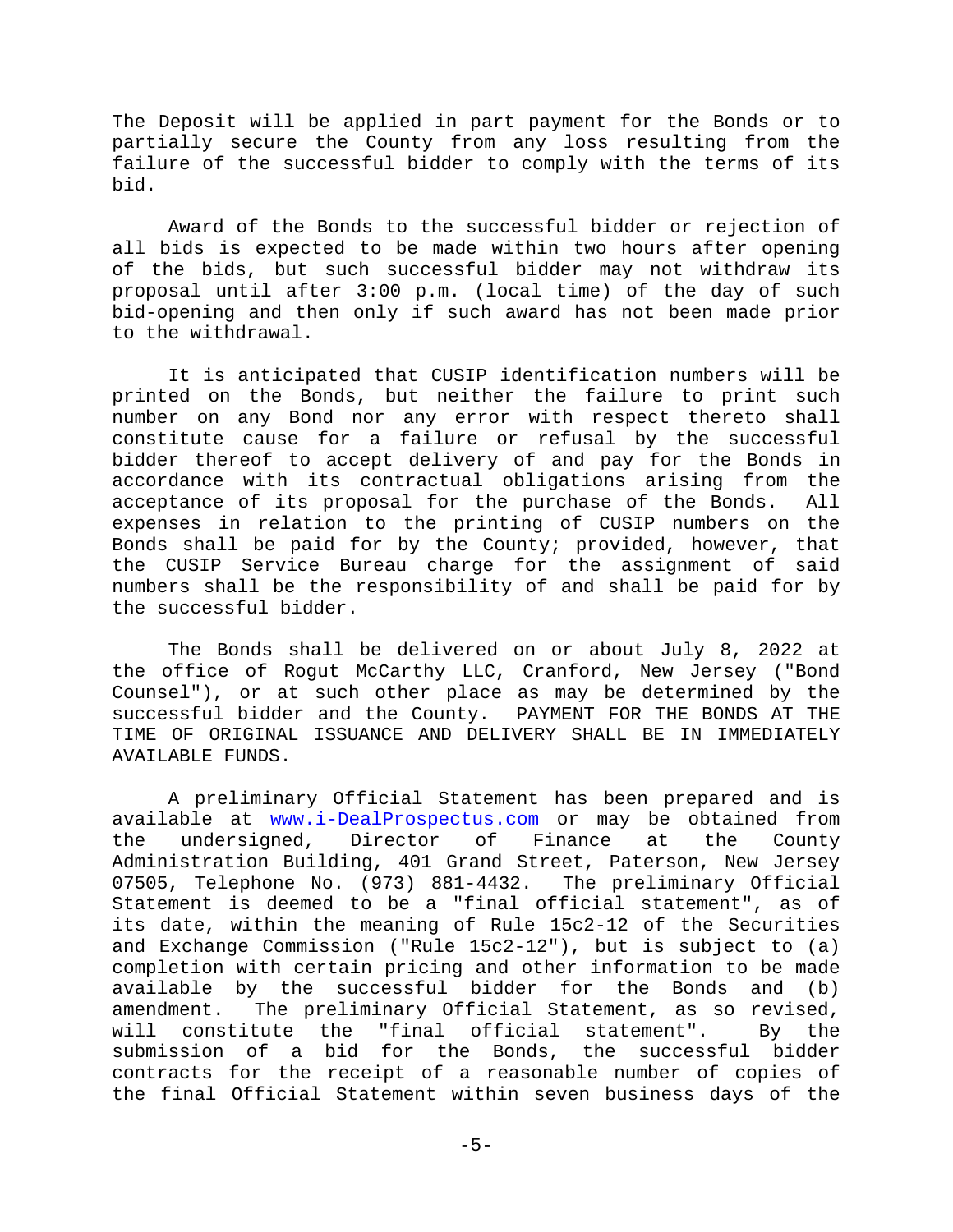award of the Bonds. In order to complete the final Official Statement, the successful bidder must furnish on behalf of the underwriters of the Bonds the following information to Bond Counsel and the County by facsimile transmission or overnight delivery received by Bond Counsel and the County within 24 hours after the award of the Bonds: (a) initial offering prices or yields (expressed as percentages), (b) selling compensation (aggregate total anticipated compensation to the underwriters expressed in dollars), (c) the identity of the underwriters if the successful bidder is part of a group or syndicate and (d) any other material information necessary for the final Official Statement, but not known to the County (such as the bidder's purchase of credit enhancement). It shall also be the obligation of the successful bidder to furnish to DTC an underwriter's questionnaire and the denominations of the Bonds not less than seventy-two (72) hours prior to the delivery of the Bonds.

 Concurrently with the delivery of the Bonds, the officials of the County who will have executed the final Official Statement will deliver to the purchaser of the Bonds a certificate stating that, to the best of their knowledge, the preliminary Official Statement did not as of its date and as of the sale date, and the final Official Statement did not as of its date and does not as of the date of delivery of the Bonds, contain an untrue statement of a material fact or omit to state a material fact required to be included therein for the purpose for which the preliminary Official Statement or the final Official Statement is to be used or necessary to make the statements therein, in light of the circumstances under which they were made, not misleading, provided such certificate shall not include consideration of information supplied by, or which should have been supplied by, the successful bidder for the Bonds.

 The County has agreed in its bond resolution adopted on May 24, 2022 to provide or cause to be provided, in accordance with the requirements of Rule 15c2-12, (i) not later than October 1 of each fiscal year, certain annual financial information and operating data, including audited financial statements for the preceding fiscal year (commencing with the fiscal year ending December 31, 2021), (ii) timely notice of the occurrence of certain material events with respect to the Bonds and financial obligations of the County, and (iii) timely notice of a failure by the County to provide the required annual financial information on or before the date specified in (i) above.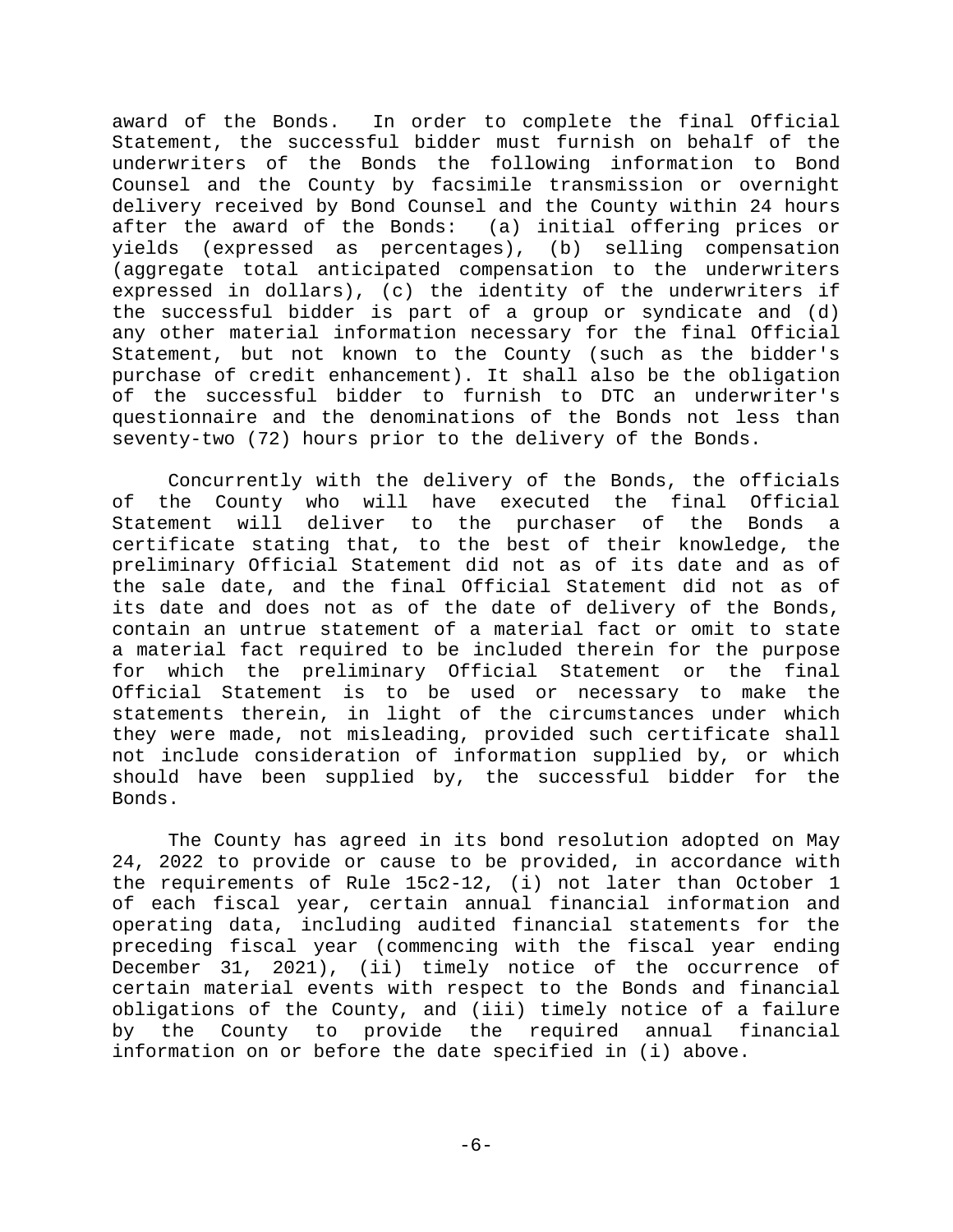The successful bidder's obligation to purchase the Bonds shall be conditioned upon its receiving, at or prior to the delivery of the Bonds, in form and substance reasonably satisfactory to the successful bidder, evidence that the County has made the continuing disclosure undertaking set forth above in a written agreement or contract for the benefit of the holders of the Bonds and the beneficial owners thereof.

 The approving legal opinion of Bond Counsel will be furnished without cost to the purchaser. The preliminary Official Statement contains a discussion of the provisions of the Internal Revenue Code of 1986, as amended (the "Code"), with respect to the exclusion from gross income for Federal income tax purposes of the interest on the Bonds and a description of the opinion of Bond Counsel with respect thereto. The County has covenanted, to the extent permitted by the Constitution and laws of the State of New Jersey, to comply with the provisions of the Code required to preserve the exclusion from gross income of interest on the Bonds for Federal income tax purposes. There will also be furnished the usual closing papers.

 If the Bonds qualify for issuance of any policy of municipal bond insurance or commitment therefor at the option of a bidder, any purchase of such insurance or commitment therefor shall be at the sole option and expense of the bidder and any increased costs of issuance of the Bonds resulting by reason of such insurance, unless otherwise paid, shall also be paid by such bidder. Any failure of the Bonds to be so insured or of any such policy of insurance to be issued, shall not in any way relieve the purchaser of its contractual obligations arising from the acceptance of its proposal for the purchase of the Bonds.

## ISSUE PRICE DETERMINATION UNDER INTERNAL REVENUE CODE

If the "competitive sale requirements" are not satisfied, the winning bidder shall have the option to designate whether the "10% test" or the "hold-the-offering-price rule" shall apply to all the Bonds.

 The following paragraphs contain the terms for the determination of issue price.

(a) The winning bidder shall assist the County in establishing the issue price of the Bonds and shall execute and deliver to the County at closing an "issue price" or similar certificate setting forth the reasonably expected initial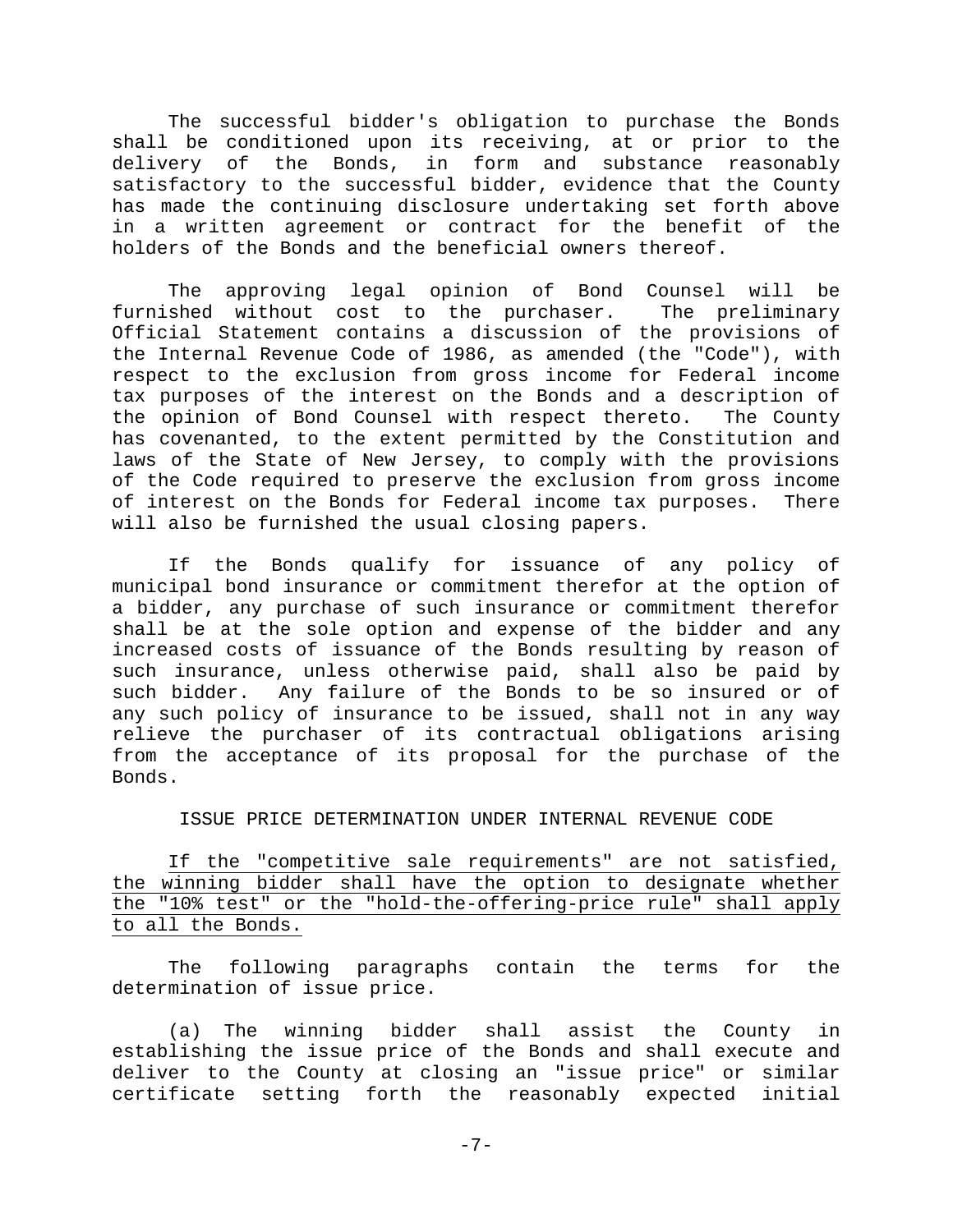offering price to the public or the sales price or prices of the Bonds, together with the supporting pricing wires or equivalent communications. A form of issue price certificate is available upon request to Steven L. Rogut, Bond Counsel, (908) 931-1150 or slr@rogutmccarthy.com.

(b) The County intends that the provisions of Treasury Requlation Section  $1.148-1(f)(3)(i)$  (defining "competitive sale" for purposes of establishing the issue price of the Bonds) will apply to the initial sale of the Bonds (the "competitive sale requirements") because:

- (1) the County shall disseminate this Notice of Sale to potential underwriters in a manner that is reasonably designed to reach potential underwriters;
- (2) all bidders shall have an equal opportunity to bid;
- (3) the County may receive bids from at least three underwriters of municipal bonds who have established industry reputations for underwriting new issuances of municipal bonds; and
- (4) the County anticipates awarding the sale of the Bonds to the bidder who submits a firm offer to purchase the Bonds at the highest price (or lowest interest cost), as set forth in this Notice of Sale.

Any bid submitted pursuant to this Notice of Sale shall be considered a firm offer for the purchase of the Bonds, as specified in the bid**.** Bids will not be subject to cancellation in the event that the competitive sale requirements are not satisfied. Unless the bidder intends to hold the Bonds for its own account with no intention to offer the Bonds to the public, the bidder, by submitting a bid, represents to the County that the bidder has an established industry reputation for underwriting new issuances of municipal bonds.

(c) In the event that the competitive sale requirements are not satisfied, the County shall so advise the winning bidder. In that case, the winning bidder shall have the option to designate (by 5:00 P.M. Prevailing Time on the sale date) whether the issue price will be calculated upon either (a) the first price at which 10% of each maturity of the Bonds (the "10% test") is sold to the public as the issue price of that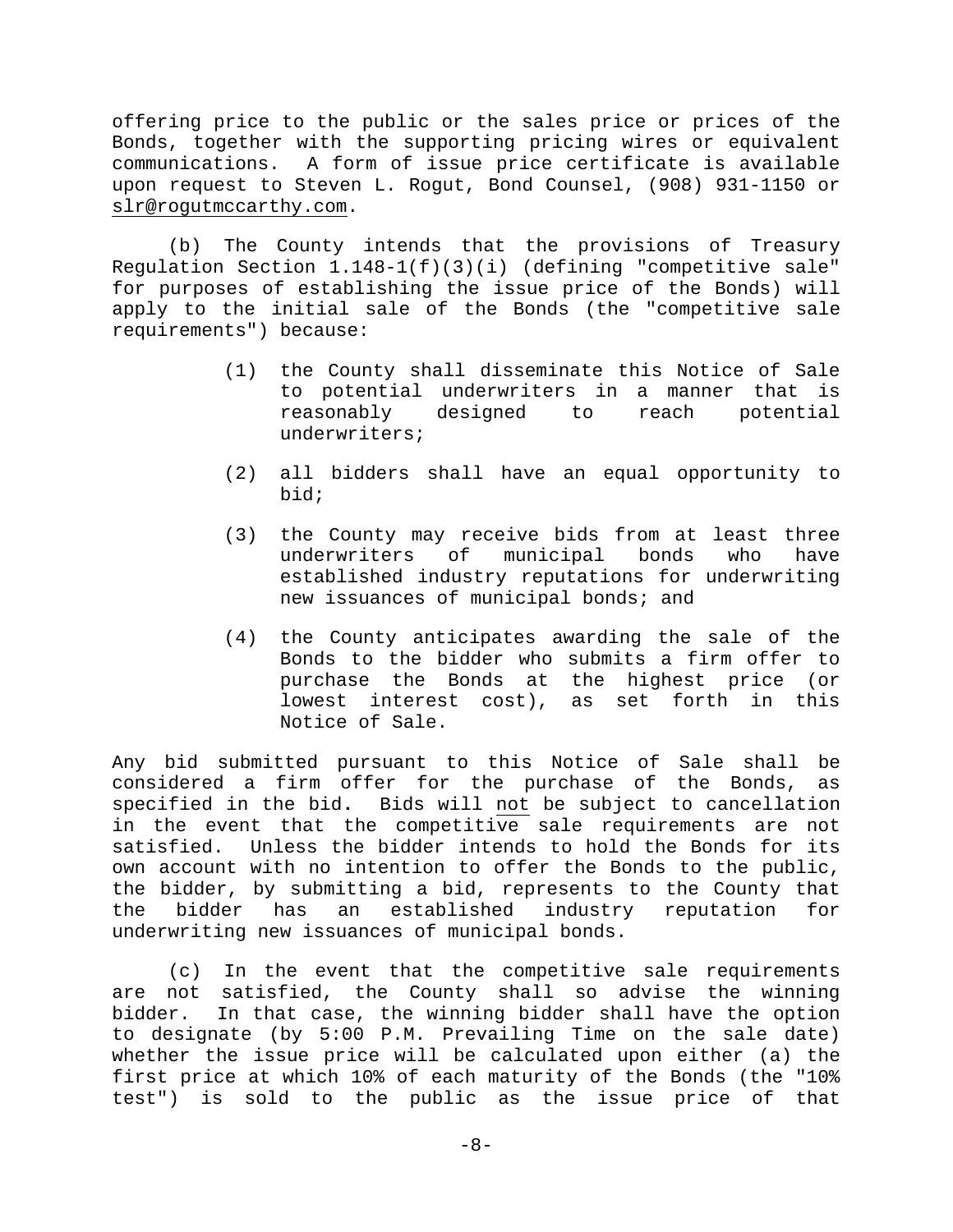maturity, applied on a maturity-by-maturity basis, or (b) a commitment to neither offer nor sell any of the Bonds of any maturity to any person at a price that is higher than the initial offering price to the public as of the sale date (the "initial offering price") during the holding period (as defined herein).

(d) If the 10% test is selected, the winning bidder shall advise the County if any maturity of the Bonds satisfies the 10% test as of the date and time of the award of the Bonds, and bidders should prepare their bids on the assumption that all of the maturities of the Bonds will be subject to the 10% test in order to establish the issue price of the Bonds. If the competitive sale requirements are not satisfied and the 10% test is selected, then until the 10% test has been satisfied as to each maturity of the Bonds, the winning bidder agrees to promptly report to the County the prices at which the unsold Bonds of that maturity have been sold to the public. That reporting obligation shall continue, whether or not the Closing Date has occurred, until either (i) all Bonds of that maturity have been sold or (ii) the 10% test has been satisfied as to the Bonds of that maturity, provided that, the winning bidder's reporting obligation after the Closing Date may be at reasonable periodic intervals or otherwise upon request of the County or Bond Counsel.

(e) In the event the "hold-the-offering-price" method is selected, for each maturity of the Bonds the winning bidder shall (a) neither offer nor sell any of the Bonds of such maturity to any person at a price that is higher than the initial offering price for such maturity during the holding period for such maturity (the "hold-the-offering-price rule"), and (b) verify that any selling group agreement shall contain the agreement of each dealer who is a member of the selling group, and any third-party distribution agreement shall contain the agreement of each broker-dealer who is a party to the thirdparty distribution agreement, to comply with the hold-theoffering-price rule. Pursuant to such agreement, no underwriter (as defined below) shall offer or sell any maturity of the Bonds at a price that is higher than the respective initial offering price for that maturity of the Bonds during the holding period.

(f) By submitting a bid, each bidder confirms that: (i) any agreement among underwriters, any selling group agreement and each third-party distribution agreement (to which the bidder is a party) relating to the initial sale of the Bonds to the public, together with the related pricing wires, contains or will contain language obligating each underwriter, each dealer

 $-9-$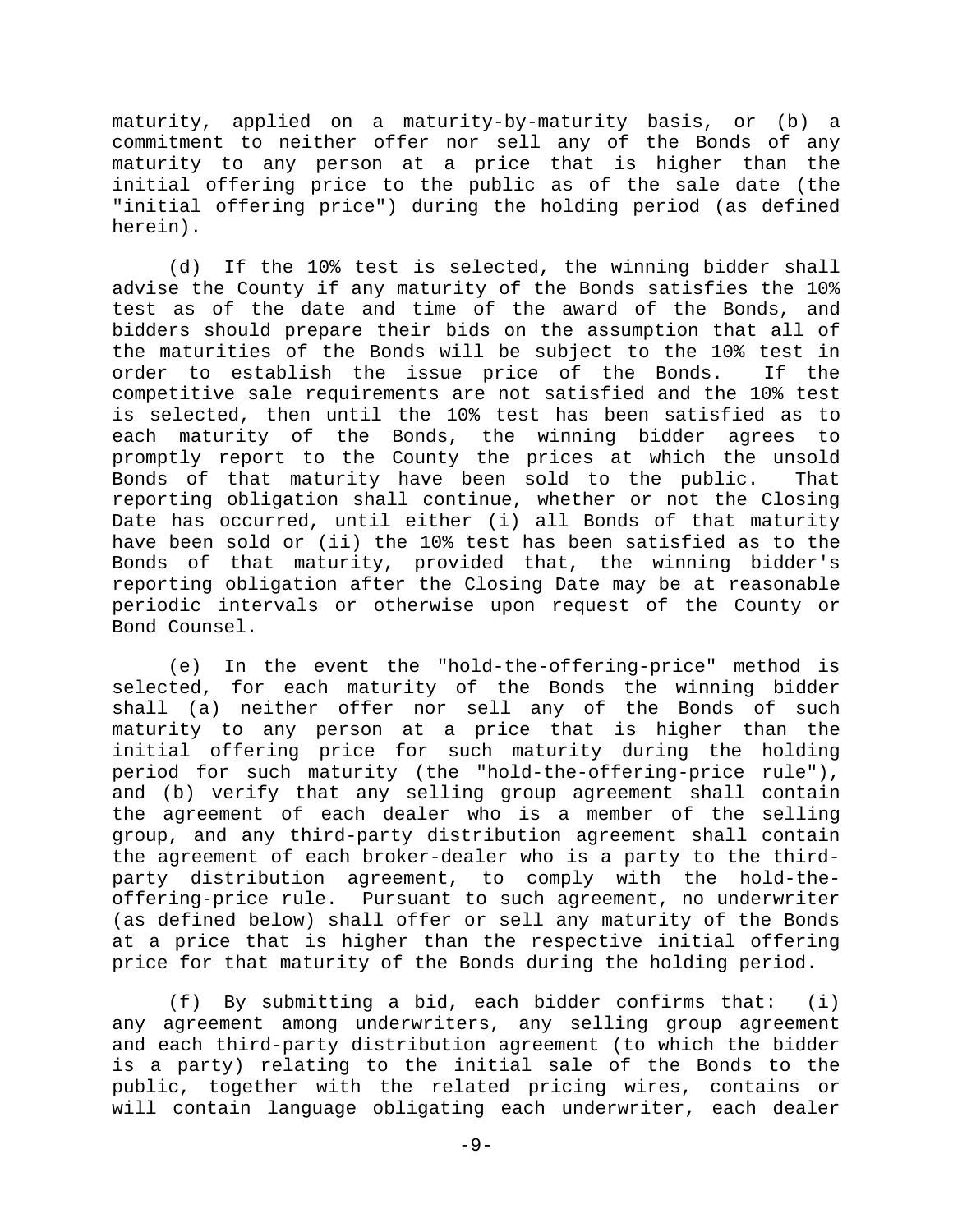who is a member of the selling group, and each broker-dealer that is a party to such third-party distribution agreement, as applicable, to (A) either comply with the hold-the-offeringprice limitations stated herein or to report the prices at which it sells to the public the unsold Bonds of each maturity allocated to it, whether or not the Closing Date has occurred, until either all Bonds of that maturity allocated to it have been sold or it is notified by the winning bidder that the 10% test has been satisfied as to the Bonds of that maturity, provided that, the reporting obligation after the Closing Date may be at reasonable periodic intervals or otherwise upon request of the winning bidder, depending upon whether the holdthe-offering-price method or the 10% test is selected by the winning bidder, (B) to promptly notify the winning bidder of any sales of Bonds that, to its knowledge, are made to a purchaser who is a related party to an underwriter participating in the initial sale of the Bonds to the public (each such term being used as defined below), and (C) to acknowledge that, unless otherwise advised by the underwriter, dealer or broker-dealer, the winning bidder shall assume that each order submitted by the underwriter, dealer or broker-dealer is a sale to the public, and (ii) any agreement among underwriters or selling group agreement relating to the initial sale of the Bonds to the public, together with the related pricing wires, contains or will contain language obligating each underwriter or dealer that is a party to a third-party distribution agreement to be employed in connection with the initial sale of the Bonds to the public to require each broker-dealer that is a party to such third-party distribution agreement to either comply with the hold-the-offering-price limitations stated herein or to report the prices at which it sells to the public the unsold Bonds of each maturity allocated to it, whether or not the Closing Date has occurred, until either all Bonds of that maturity allocated to it have been sold or it is notified by the winning bidder or such underwriter that the 10% test has been satisfied as to the Bonds of that maturity, provided that, the reporting obligation after the Closing Date may be at reasonable periodic intervals or otherwise upon request of the winning bidder or such underwriter, depending upon whether the hold-the-offering-price method or the 10% test is selected by the winning bidder.

(g) Sales of any Bonds to any person that is a related party to an underwriter participating in the initial sale of the Bonds to the public (each such term being used as defined below) shall not constitute sales to the public for purposes of this Notice of Sale. Further, for purposes of this Notice of Sale: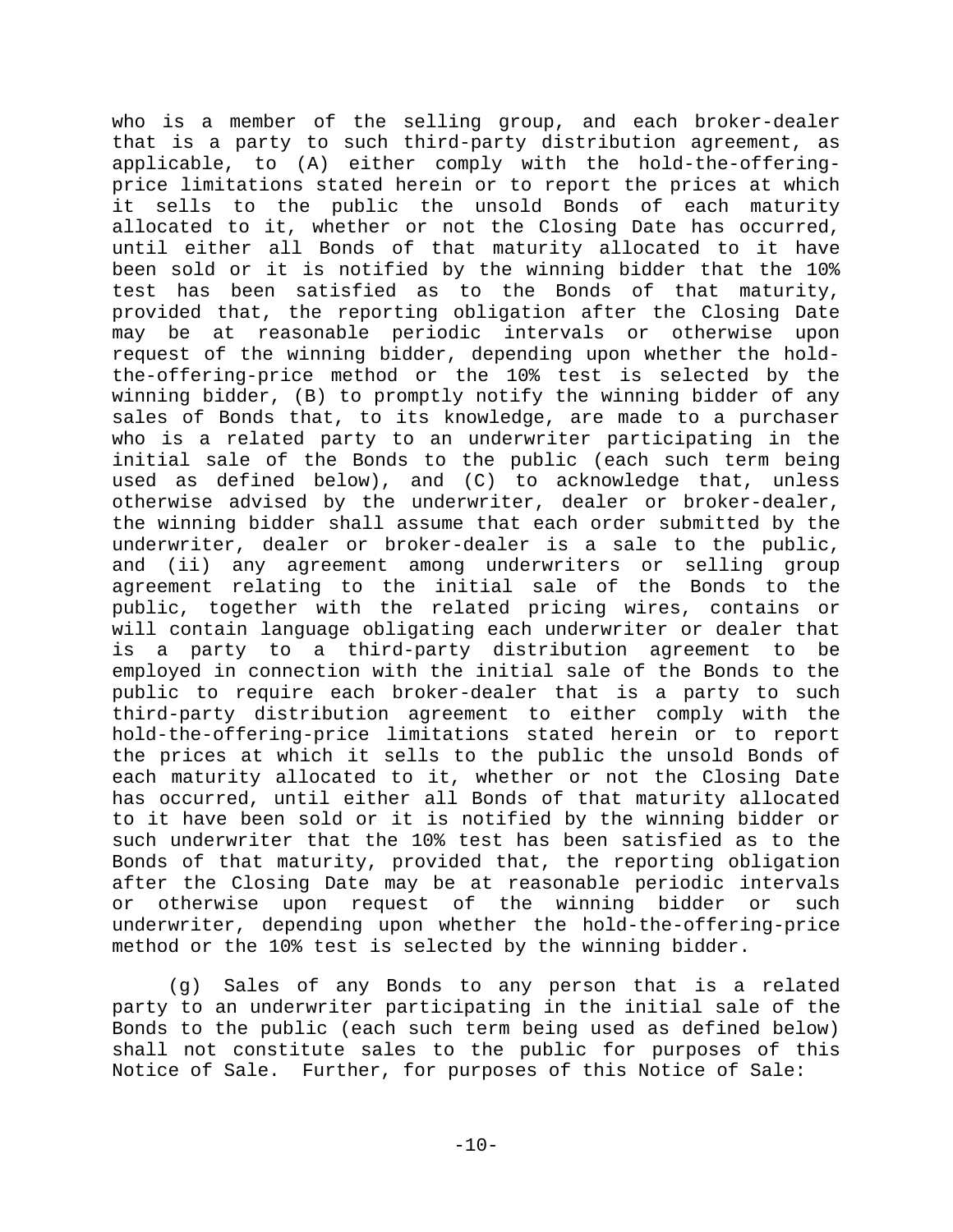- (i) "public" means any person other than an underwriter or a related party,
- (ii) "underwriter" means (A) any person that agrees pursuant to a written contract or otherwise with the County (or with the lead underwriter to form an underwriting syndicate) to participate in the initial sale of the Bonds to the public and (B) any person that agrees pursuant to a written contract directly or indirectly with a person described in clause (A) to participate in the initial sale of the Bonds to the public (including a member of a selling group or a party to a third-party distribution agreement participating in the initial sale of the Bonds to the public),
- (iii) a purchaser of any of the Bonds is a "related party" to an underwriter if the underwriter and the purchaser are subject, directly or indirectly, to (A) more than 50% common ownership of the voting power or the total value of their stock, if both entities are corporations (including direct ownership by one corporation of another), (B) more than 50% common ownership of their capital interests or profits interests, if both entities are partnerships (including direct ownership by one partnership of another), or (C) more than 50% common ownership of the value of the outstanding stock of the corporation or the capital interests or profit interests of the partnership, as applicable, if one entity is a corporation and the other entity is a partnership (including direct ownership of the applicable stock or interests by one entity of the other),
- (iv) "sale date" means the date that the Bonds are awarded by the County to the winning bidder,
- (v) "holding period" means, for each maturity of the Bonds, the period starting on the sale date and ending on the earlier of (i) the close of the fifth business day after the sale date, or (ii) the date on which the Underwriter has sold at least 10% of each maturity to the Public at